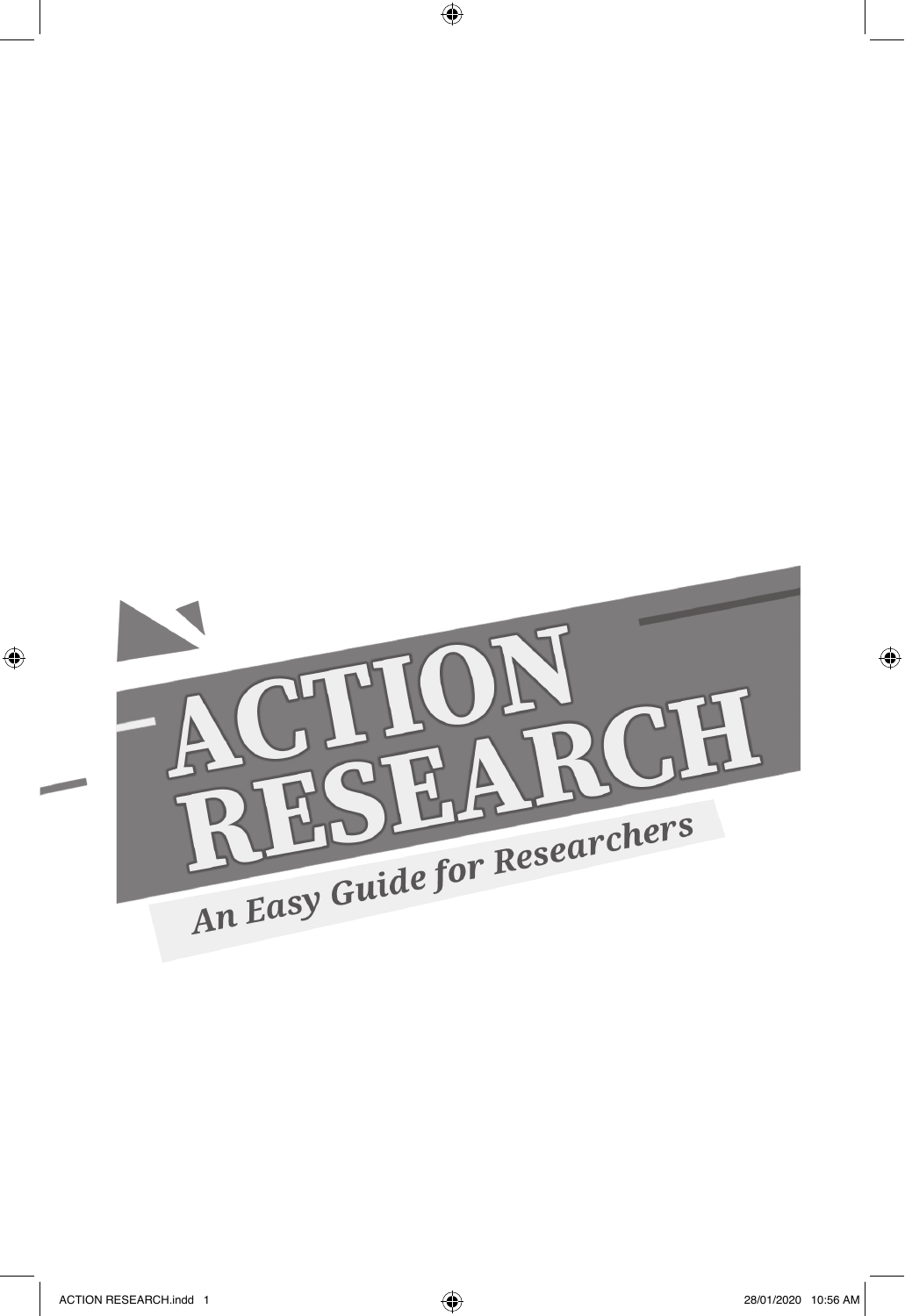

## SARALA THULASI PALPANADAN

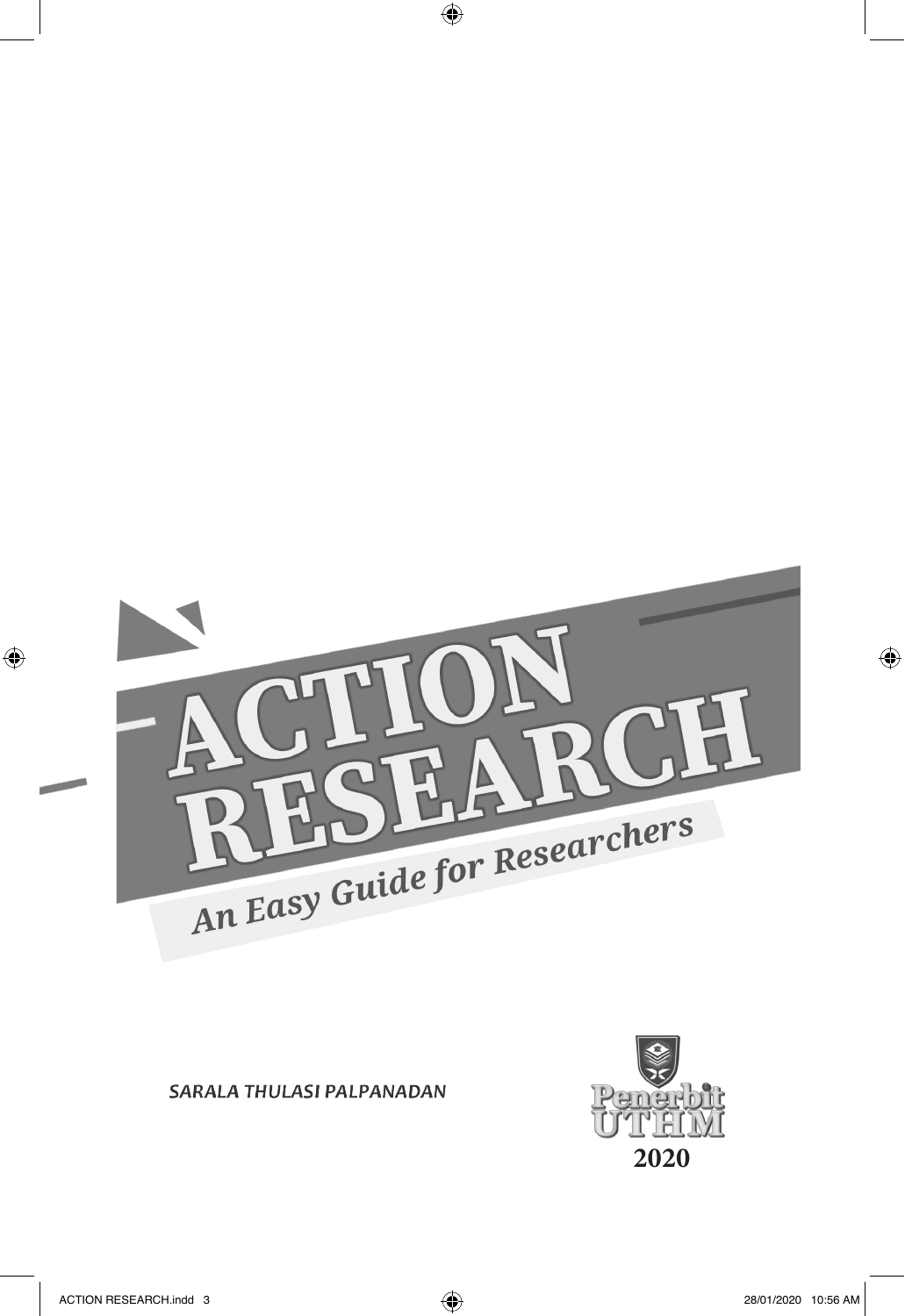## © Penerbit UTHM First Published 2020

⊕

Copyright reserved. Reproduction of any articles, illustrations and content of this book in any form be it electronic, mechanical photocopy, recording or any other form without any prior written permission from The Publisher's Office of Universiti Tun Hussein Onn Malaysia, Parit Raja, Batu Pahat, Johor is prohibited. Any negotiations are subjected to calculations of royalty and honorarium.

Perpustakaan Negara Malaysia Cataloguing - in - Publication Data

Sarala Thulasi Palpanadan ACTION RESEARCH : An Easy Guide for Researchers / SARALA THULASI PALPANADAN. ISBN 978-967-2389-15-6 1. Action research--Malaysia. 2. Action research in education--Malaysia. 3. Government publications--Malaysia. I. Title. 001.4209595

> Published by: Penerbit UTHM Universiti Tun Hussein Onn Malaysia 86400 Parit Raja, Batu Pahat, Johor Tel: 07-453 8529 / 8698 Fax: 07-453 6145

> Website: http://penerbit.uthm.edu.my E-mail: pt@uthm.edu.my http://e-bookstore.uthm.edu.my

Penerbit UTHM is a member of Majlis Penerbitan Ilmiah Malaysia (MAPIM)

Printed by: PERCETAKAN MUAFAKAT JAYA SDN. BHD No.6 Jalan Perdagangan 16, Taman Universiti Industial Park, 81300 Skudai, Johor Bahru Tel: 012-7021008 Fax: 07-5200741

⊕

↔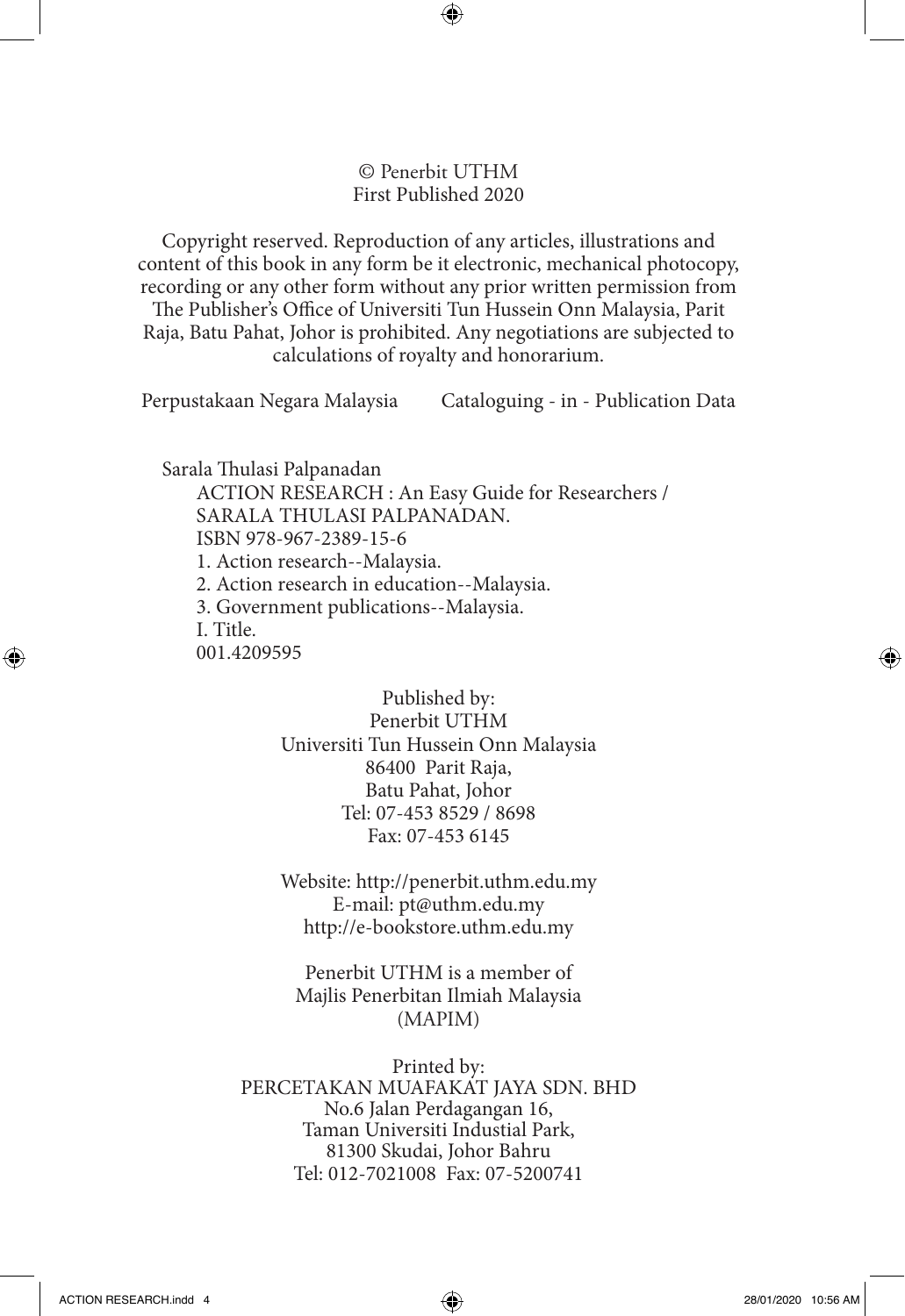*Dedication*

 $\bigoplus$ 

The author humbly dedicate this book to all those who have contributed in the success of the production of this book.

 $\bigoplus$ 

 $\bigoplus$